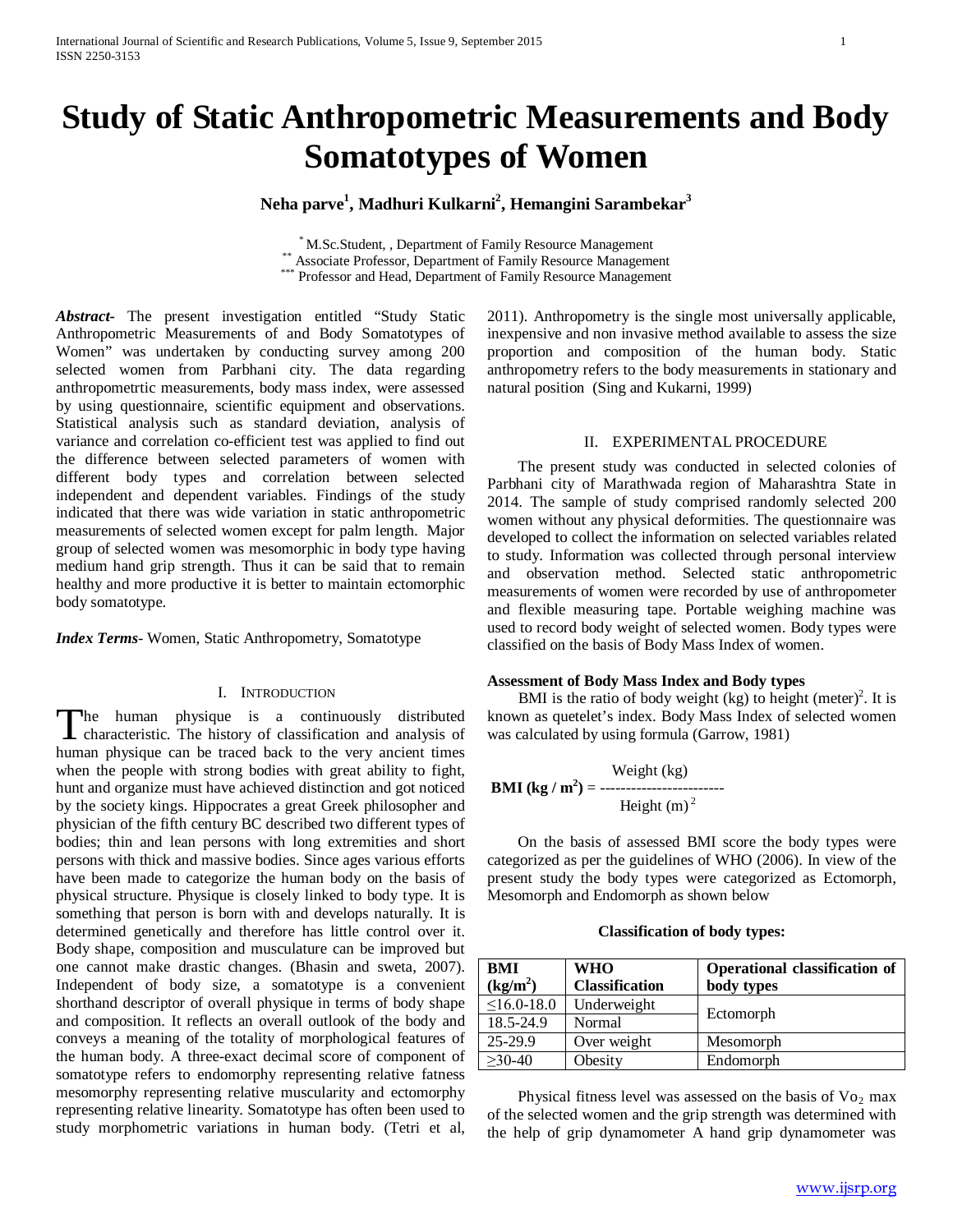used to measure the hand grip strength of right hand of selected women.

#### III. RESULTS AND DISSCUSSION

#### **General information of selected women**

 General information of selected women is presented in table 1. It is understood from the table that majority of the selected women were in the age group of 35 to 45 years (46.5%) followed by the age group of 25-35 years (37.5%). Lower percentage of women was between the age of 45 and 55 years (16%). Among the selected women 48.5 per cent of women were school educated followed by college educated (31%) and non literate (20.5%). Majority of the selected women were housewives (79%). Lower percentages of selected women were in the occupation of service (17%) and business (4%). Approximately equal percentage of selected women were having monthly family income between Rs. 10,000 and Rs. 15,000 (37.5%) and Rs.15,001 and Rs. 20,000 (40%). Only 22.5 per cent of selected women had monthly family income more than Rs. 20,000.

## **Static linear anthropometric measurements and body weight of selected women in standing position**

 Static linear anthropometric measurements in standing position and body weight of selected women are given in table 2. It is evidenced from the table that normal standing height of women was 152.92 cm in the range of 138 -167.5 cm. The mean eye height was recorded as 141.49 cm in the range of 126-154.5 cm. The mean values for the mid shoulder height, waist height and elbow height of selected women recorded were 127.36 cm, 92.97 cm and 97.77 cm respectively in the corresponding ranges of 114-141.6 cm, 70-102 cm and 84-111 cm. Average full hand length and palm length of selected women was noted as 72.89 cm and 17.12 cm respectively in the corresponding ranges from 64 to 87 cm and 14 to 19 cm. Mean body weight of the selected women was 50.65kg in the range between 33 and 69 kg. Finding on normal standing height and eye height of selected women in this study are in line with the study carried out by Fluegel et al (1986) among East German adults.

 On the whole 25 to 30 cm range was observed in minimum and maximum measurements of all linear static measurements except for palm length of selected women. The variation between minimum and maximum measurement of palm length was very less  $(5 \text{ cm})$ .

#### **Body circumference measurements of selected women**

 Body circumference measurements of selected women are noted in table 3. It is evidenced from the table that the mean body circumference measurements of abdomen, arm, chest, waist and hip were 100.34 cm, 27.16 cm, 88.03 cm, 80.93 cm and 93.66 cm respectively. The ranges reported for abdominal, arm, chest, waist and hip circumference were 79-120 cm, 22-41 cm, 71-101 cm, 61-108 cm and 77-116 cm respectively.

Thus a wide variation of 30 to 40 cm in lower and upper limit was noticed for abdominal circumference, arm circumference, chest circumference, waist circumference and hip circumference measurements of selected women.

## **Body types, Physical fitness level and grip strength of selected women**

 Body types were classified on the basis of Body Mass Index of women. Physical fitness level was assessed on the basis of Vo2 max of the selected women and the grip strength was determined with the help of grip dynamometer and presented in table 4. It was observed from the table that majority of the selected women (57.5%) were mesomorph followed by ectomorph in body type (27.5%). Only 15 per cent of the selected women had endomorphic body type.

 On the whole it was observed that majority of the selected women were mesomorphic in body type. These findings are in line with the findings indicated by wilsmore (1987) that mesomorphy was dominant somatotype component among female hockey players. Readings of the  $Vo_2$  max indicated that maximum percentages of the selected women (37.5%) were having good physical fitness level followed by high average physical fitness level (34%). The percentage of the selected women having low average physical fitness level (26.5%) was less. Meager percentage of selected women (2%) had very good level of physical fitness level.

 It was further noted that majority of the selected women (75%) were having medium grip strength. The percentage of women having high grip strength of 23-26 kg (15.5%) and low grip strength of 15 to 18 kg (9.5%) was low.

 Thus it can be concluded that majority of the selected women were mesomorphic in body somatotype having good physical fitness level and medium grip strength.

## **Correlation between selected independent and dependent variables**

Correlation of body somatotype, grip strength and  $Vo<sub>2</sub>$ max with selected independent variables of selected women is reported in table 5. It was revealed from the readings that the age of selected women was negatively correlated with  $Vo<sub>2</sub>$  max (r=-0.97\*\*) of women indicating that with an increase in the age of women Vo<sub>2</sub> max was decreased. The body weight of women was found to be positively correlated with body somatotype  $(r=0.71**)$  and grip strength  $(r=0.60**)$  of selected women. This indicated that with increase in body weight the women were moving towards mesomorphic and endomorphic in body type and had more grip strength. Body height  $(r=0.40^*)$  and education (r=0.50\*\*) of selected women were positively correlated with Vo2 max of women, which indicated that taller and highly educated women had good  $Vo_2$  max level. The fact may be attributed to that due to education women become health conscious and maintain good health condition.

 It was concluded that the age was negatively correlated with Vo2 max had positive correlation with body somatotype and grip strength. Whereas body weight, body height and education had correlation with body somatotype, grip strength and  $Vo_2$  max of selected women.

#### IV. CONCLUSION

 On the whole findings of the study indicated that majority of the selected women were in the age group of 35- 45 years, school educated , not holding any job and having family income between Rs.15,000 and Rs. 20,000 per month.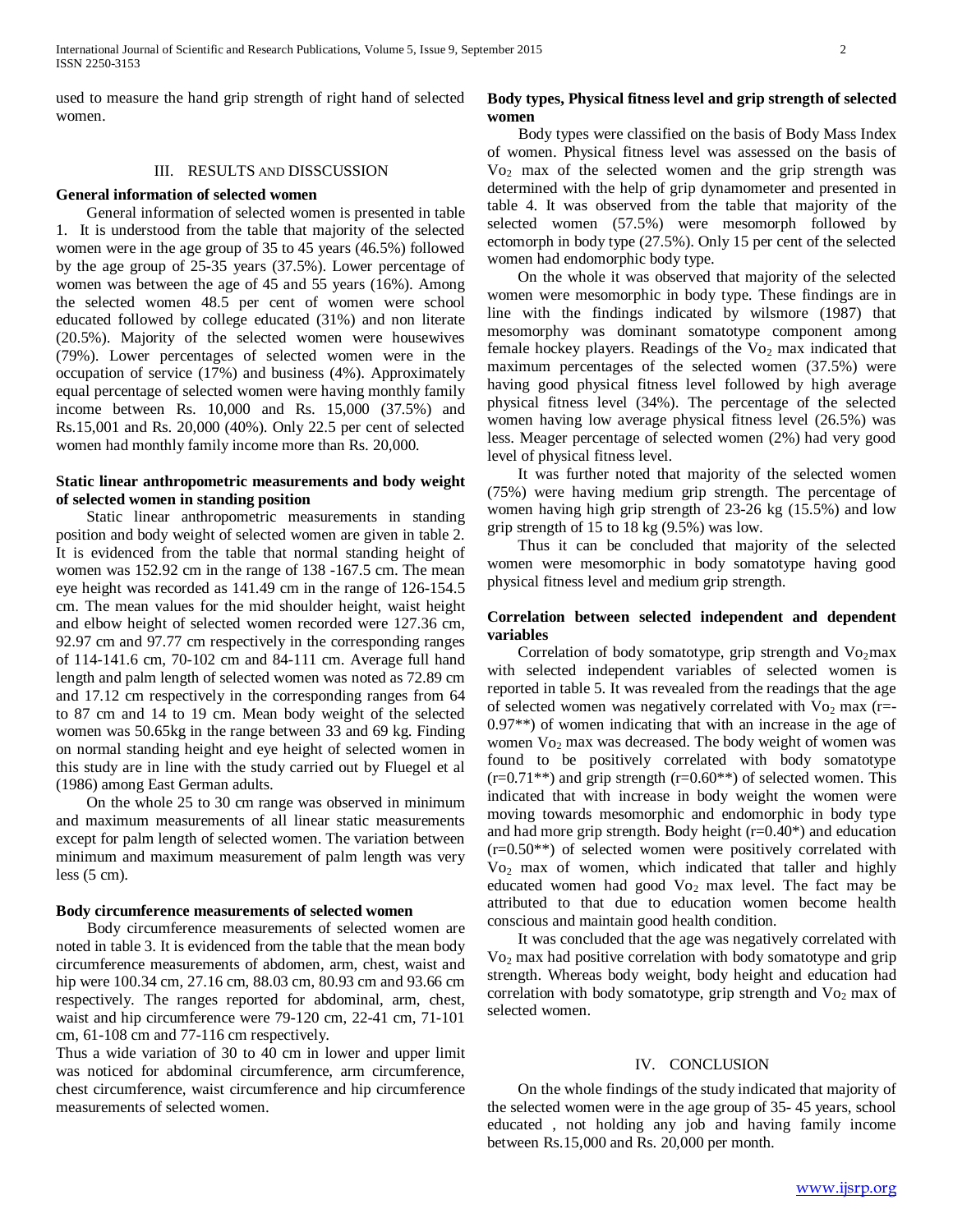Average normal standing height of selected women was noted as 152.92 cm and eye height was 141.49 cm. A wide range of 25 to 30 cm was observed in minimum and maximum measurements of all linear static measurements except for palm length of selected women. The variation between minimum and maximum measurement of palm length was very less (5 cm). Mean body circumference measurements of selected women ranged between 80 to 100 cm. with wide variation of 30 to 40 cm in lower and upper limit for abdominal circumference, arm circumference, chest circumference, waist circumference and hip circumference measurements of selected women.

 Majority of the selected women (57.5%) were mesomorphic in body type. Higher percent of the selected women were having good physical fitness level and majority of them (75%) had medium grip strength of 19-22 kg. It was observed that the age, body weight, body height and education of selected women had correlation with body somatotype, grip strength and  $Vo_2$  max.

**Table 1 General information of selected women**

| <b>Attributes</b>          | <b>Frequency</b> | <b>Percentage</b> |  |  |  |
|----------------------------|------------------|-------------------|--|--|--|
| Age (yrs)                  |                  |                   |  |  |  |
| $25 - 35$                  | 75               | 37.5              |  |  |  |
| 35-45                      | 93               | 46.5              |  |  |  |
| $45 - 55$                  | 32               | 16                |  |  |  |
| <b>Education</b>           |                  |                   |  |  |  |
| Non literate               | 41               | 20.5              |  |  |  |
| School educated            | 97               | 48.5              |  |  |  |
| College educated           | 62               | 31                |  |  |  |
| Occupation                 |                  |                   |  |  |  |
| House wife                 | 158              | 79                |  |  |  |
| Service                    | 34               | 17                |  |  |  |
| <b>Business</b>            | 08               | 4                 |  |  |  |
| <b>Monthly Income (Rs)</b> |                  |                   |  |  |  |
| 10000-15000                | 75               | 37.5              |  |  |  |
| 15001-20000                | 80               | 40                |  |  |  |
| 20001 and above            | 45               | 22.5              |  |  |  |

## **Table 2 Static linear anthropometric measurements and body weight of selected women in standing position**

| Anthropometric         | <b>Measurements (cm)</b> |       |                |                |
|------------------------|--------------------------|-------|----------------|----------------|
| variables              | Mean<br>S.D.             | 土     | <b>Minimum</b> | <b>Maximum</b> |
| Normal standing height | 152.92<br>7.26           | $\pm$ | 138            | 167.5          |
| Eye height             | 141.49<br>6.37           | $\pm$ | 126            | 154.5          |
| Waist height           | 92.97<br>6.31            | $\pm$ | 70             | 102            |

| Mid shoulder height | 127.36 | $\pm$ | 114 | 141.6 |
|---------------------|--------|-------|-----|-------|
|                     | 6.45   |       |     |       |
| Elbow height        | 97.77  | $\pm$ | 84  | 111   |
|                     | 5.12   |       |     |       |
| Full hand length    | 72.89  | 土     | 64  | 87    |
|                     | 5.26   |       |     |       |
| Palm length         | 17.12  | $\pm$ | 14  | 19    |
|                     | 1.13   |       |     |       |
| Body weight (Kg)    | 50.65  | 土     | 33  | 69    |
|                     | 7.72   |       |     |       |

| Table 3 Body circumference measurements of selected |
|-----------------------------------------------------|
| women                                               |

| <b>Body</b><br>circumference | <b>Measurements (cm)</b> |                |                |  |
|------------------------------|--------------------------|----------------|----------------|--|
|                              | Mean $\pm$ S.D.          | <b>Minimum</b> | <b>Maximum</b> |  |
| Abdominal                    | $100.34 \pm 10.08$       | 79             | 120            |  |
| Arm                          | $27.16 \pm 4.25$         | 22             | 41             |  |
| Chest                        | $88.03 \pm 7.95$         | 71             | 101            |  |
| Waist                        | $80.93 \pm 11.32$        | 61             | 108            |  |
| Hip                          | $93.66 \pm 9.94$         | 77             | 116            |  |